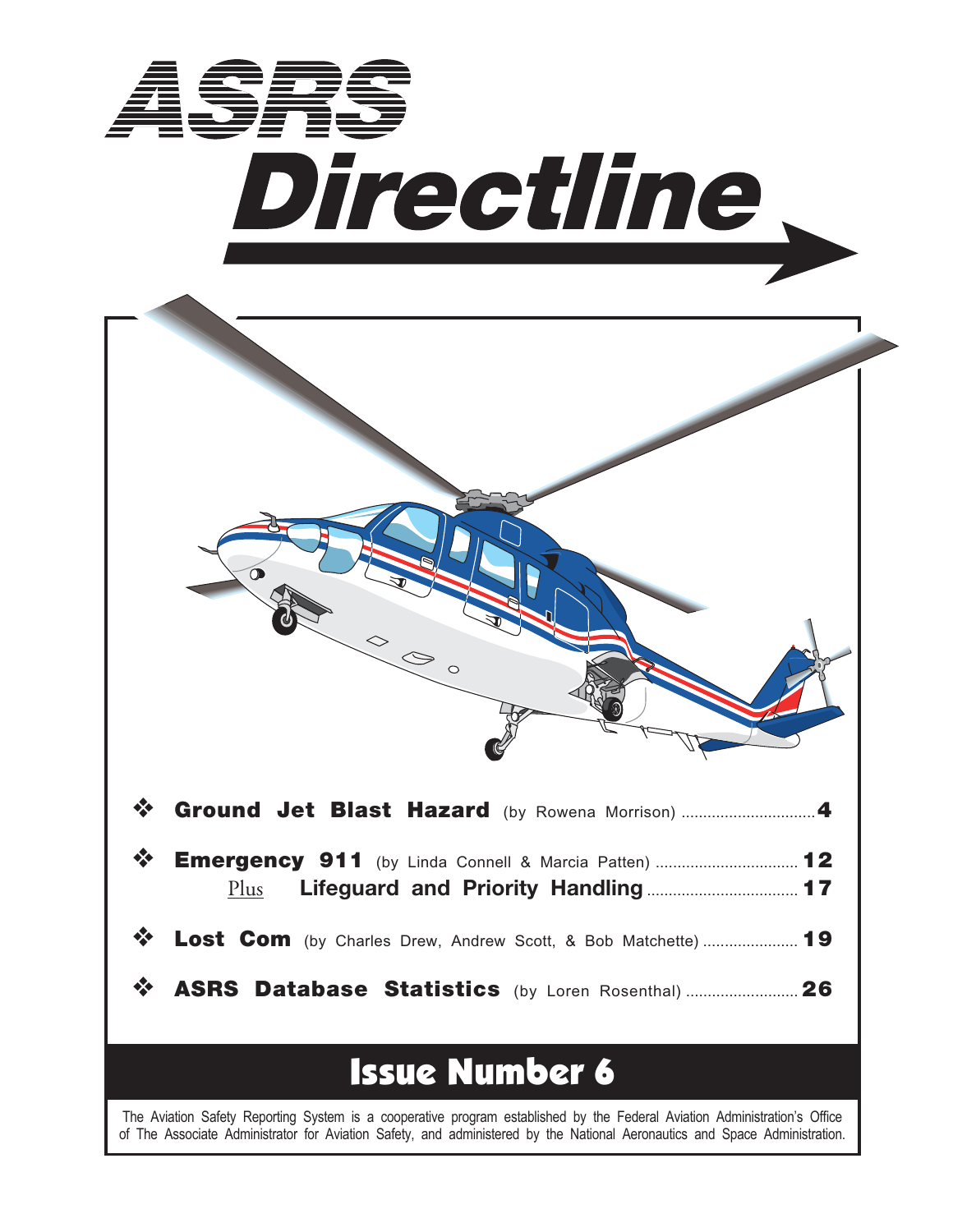# **Emergency 911 EMS Helicopter Operations**

 by Linda Connell and Marcia Patten

" e were on an air ambulance

flight…picked up a team of organ removal surgeons in XYZ…and flew them to ABC to remove the heart from a donor. The weather was clear and forecast to remain so. We understood… [that] the heart has a very short lifetime between removal from the donor and installation in the recipient, so when the recovery team arrived back at the ABC airport it would be necessary to expedite as much as possible…The F/O…[and I] readied the aircraft for the return leg and then went into the FBO to wait…Shortly before the medical team's departure from the airport…the fog began to roll into the area. Upon [their] arrival, the visibility was down to 4000 RVR…[but] our operations specifications call for minimum 5000 RVR for departure. I felt it was necessary to depart below minimums based on our medical emergency…I felt the decision to depart below minimums was the only one available to me under the circumstances. If we had waited for improved visibility, the heart would have been ruined, and the receiving patient may have died."(ACN 221023)

# **Welcome to EMS Operations**

The flight described above is hardly the sort a pilot wants to face everyday. Fortunately, most helicopter Emergency Medical Service (EMS) calls are not nearly so dramatic. However, the operational aspects of EMS calls can be the ultimate test of a helicopter pilot's skills. The "scene" calls that may have contributed to the victim's injuries—a vehicle accident, a near-drowning or serious fall at a rocky beach, a backwoods hunting accident, or an aircraft forced-landing in mountainous terrain—also contribute to the risk associated with the EMS flight. Yet these are precisely the situations in which a helicopter may be the most expeditious, or even the only, means of getting medical assistance to the victim and getting the victim to a medical facility.

The first hour following a serious injury is the most time-critical period, during which the patient mortality rate can be reduced by as much as 50 percent if immediate and appropriate medical care can be provided. The benefits of immediate treatment by medical personnel at an on-scene emergency and rapid transport of the patient, especially within this "golden hour," have been well-documented. Hospitals and medical centers have recognized the value of pairing medical crews and helicopters for reaching critically-injured or seriouslyill patients. As a result, the number of hospital helicopter programs has increased dramatically over the last ten to fifteen years.

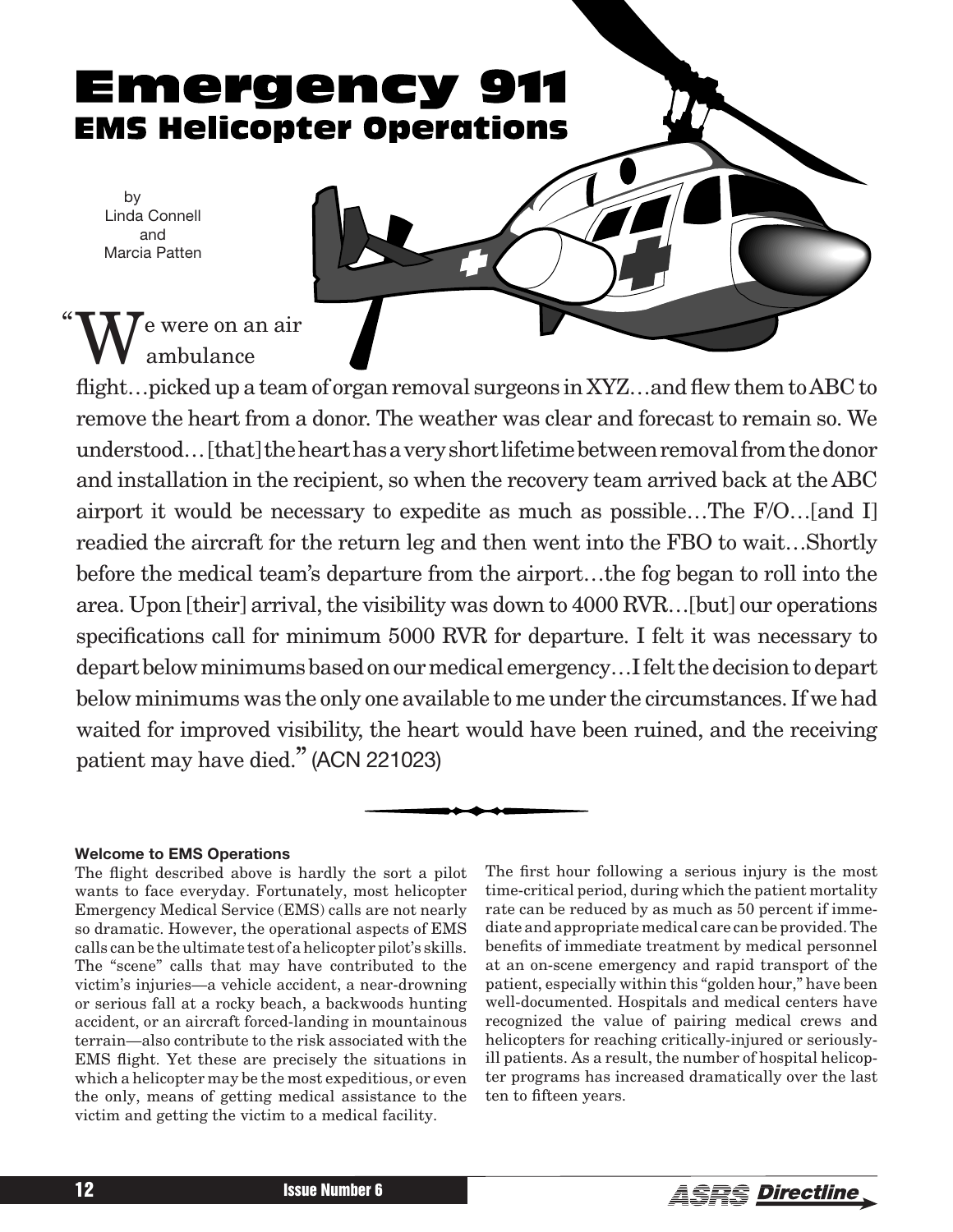

During the years 1978-1986, this increased use of helicopters for emergency medical and air ambulance services came at a high price. In a study of 59 EMS accidents during this period, the NTSB found that the accident rates for EMS helicopter operations were approximately 3.5 times higher than for other non-scheduled Part 135 Air Taxi helicopter operations. Human error, directly or indirectly, was attributed as the cause of the majority of these accidents. To the credit of the EMS industry, these accident rates decreased significantly following the NTSB report and recommendations.

A recent study undertaken by NASA and the Aviation Safety Reporting System (ASRS) looked at 81 incident reports submitted from 1986 to 1991 involving EMS helicopters. The purpose was to identify and describe the operational aspects of these incidents, and to assess the contribution of human factors to these occurrences.

This article will focus on the human factors most commonly cited: communication interactions, time pressure, distraction, and workload.

## **Can We Talk…?**

Communication and information transfer difficulties were pervasive, and repeatedly emerged as a major contributor to the chain of events leading to the reported incident (78 percent). The most common difficulties were reported as miscommunication during pilot contact with ATC and unsuccessful attempts by a pilot to contact ATC. Further, pilot communications with other pilots, hospital dispatchers, and ground personnel (i.e., police, firefighters, paramedics, park rangers, etc.) were also cited as additional interactions which sometimes interfered with ATC communication:

 $\mathbb{Z}$ <sup>1</sup> "I was coordinating with dispatcher, medic command (flight following/status reports), and emergency vehicle on scene, and broadcasting position reports and intentions on Unicom. Approach advised (me) that I entered his airspace and did not properly coordinate with his controller… I was working four frequencies and receiving conflicting coordinates from the ground while searching for the landing zone." (ACN 181754)

Communications problems played a major role in reports of both airspace violations and near mid-air collisions (NMACs), which occurred most frequently in Class D airspace during early- to mid-afternoon (1201- 1800 hours). This is a reflection of the complex, controlled-airspace environment found in the areas that can support major medical centers, and also the time of day when air traffic is generally heavy and inter-facility patient transfers are most likely to take place.

In 50 percent of airspace violations and 59 percent of NMACs, the EMS pilot was in radio communication with at *least* one ATC facility at the time of the incident. Frequency congestion, misunderstanding of ATC instructions or clearances, busy ATC personnel, and lack of common understanding of the "Lifeguard" call sign priority were cited as problems affecting the information transfer process, and contributing to the reported incident. (See sidebar).

Airspace violations frequently occurred during the takeoff phase of flight and were often due to poor radio reception or transmission associated with the low altitudes used by helicopters. In some instances, poor radio communications were attributed to landing sites surrounded by obstructions, usually the hospital or other buildings:

 $\mathbb{Z}$ <sup>1</sup> "After takeoff from local hospital, which is out of radio contact with Tower but near their control zone, (I attempted to contact Tower). By the time contact was made, the airspace had been entered. A procedure needs to be established for helicopter operators to take off from areas within an ARSA where radio contact is not possible until after takeoff." (ACN 126017)

 $\mathbb{Z}$ <sup>1</sup> "I was unable to contact Tower or Approach from the hospital helipad. It [helipad] is down in a hole surrounded by buildings. I departed without clearance into ARSA/Control Zone and immediately contacted Approach…He told me to stay clear of the ARSA until radar contact (had been) established. The problem is that I was already in the ARSA/Control Zone on the pad at the hospital." (ACN 142201)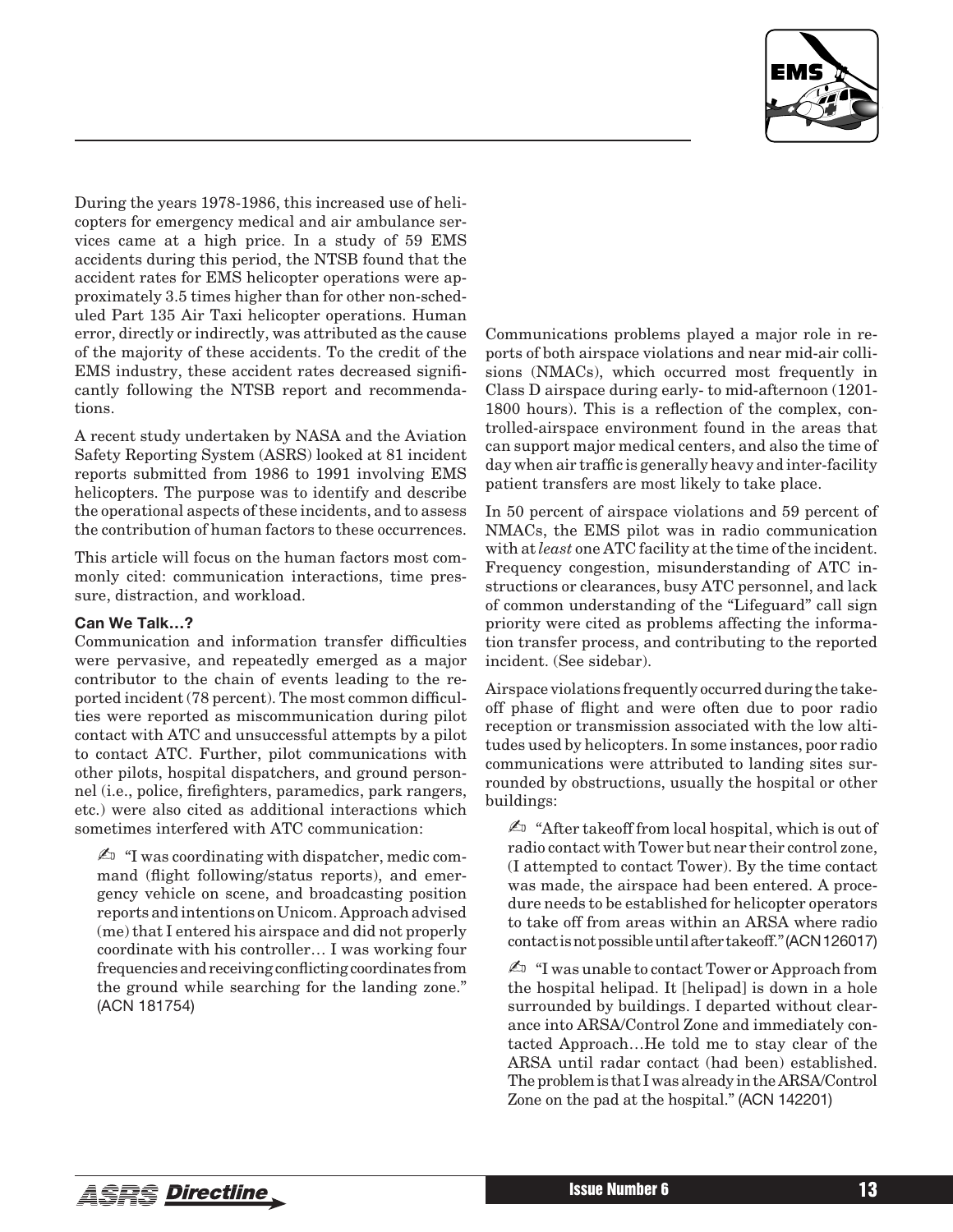NMACs occurred frequently in airspace that requires radio communication, specifically, in Class B, C, and D airspace. However, many NMACs were also reported in uncontrolled (Class G) airspace. Helicopters often fly in uncontrolled airspace, usually at low altitude. Several reporters indicated that due to frequent communication problems and delays encountered in Class B, C, and D airspace, they, and apparently many other small GA aircraft (which were usually the other parties in the reported NMACs), remained low-level in uncontrolled airspace, not talking to ATC.

The NTSB found that in-flight encounters with weather at low altitude were the single most common factor in fatal EMS accidents, with most accidents occurring at night. All 15 in-flight weather-related accidents occurred at low-altitude and in uncontrolled airspace, and 10 of those occurred at cruise speed. In the ASRS study, in-flight weather encounters were cited in 14 percent of the reports. Pre-flight weather briefings had been obtained in 80 percent of these incidents, but 75 percent of the briefings did not match the actual weather conditions the pilots encountered. The captain of a 2-pilot crew, both IFR-rated and current, flying an IFR-certified aircraft, described, the potential hazards of inaccurate weather forecasts:

✍ "The biggest safety problem I see is lack of accurate weather forecasting from a facility with weather reporting. This is the third time I have been inbound with a patient and have been caught by unforecast weather conditions—not just a little off, but all the way from VFR to low IFR. The last time this happened they reported clear and 10 (miles visibility) when in fact they were 300 (ft ceiling) and 1/2 (mile visibility), and went to 0-0 within an hour. Unexpected IFR or IMC can cause confusion and possibly even an accident with an experienced crew, much less an inexperienced pilot in a VFR small aircraft." (ACN 138253)

# **Time Trap**

Time pressure was cited as an frequent contributor to incidents—the patient's critical condition led to a sense of urgency about the flight, which often resulted in inadequate pre-flight planning. Reporters cited such oversights as not stopping for refueling; failure to obtain or review correct charts; overflying scheduled aircraft maintenance; inadequate or less-than-thorough weather briefings; and inadequate evaluation of weather briefings preceding the go/no-go decision. Patient criticality was reported as a major contributor to time pressure in 44 percent of the reports. Time pressure associated with the patient's condition seemed to be present regardless of whether the patient was already on-board the aircraft or the pilot was en-route for patient pick-up.

Recommendations have been made to try to isolate the EMS pilot from the overall medical situation and the patient's condition. However, the pilot is well-aware that his or her services would not have been requested unless a serious medical situation existed. It is a normal human emotion to respond to an emergency. Given the sense of urgency that seems to be inherent in an EMS operation, and the potential for both verbal and nonverbal expressions of the necessity for speed, that attempt at isolation may be unrealistic or impossible to achieve. In numerous reports of airspace violations and inadvertent IMC encounters, pilots belatedly recognized their lack of separation from the medical circumstances.

 $\mathbb{Z}$ <sup>1</sup> "[This is] another exercise in getting involved in the medical situation at the scene and how it can affect a pilot's judgment. We can never let the medical necessity override our good judgment and prevent us from being safe." (ACN 141232)

 $\mathbb{Z}$ <sup>1</sup> "I was involved in patient care when I should have been totally involved in flying." (ACN 146594)

 $\mathbb{Z}$ <sup>6</sup> ...High risk delivery, mother in distress. I allowed patient's condition to influence my decisions. Got above layer, had to descend IFR in a noncertified but well-equipped aircraft." (ACN 58837)

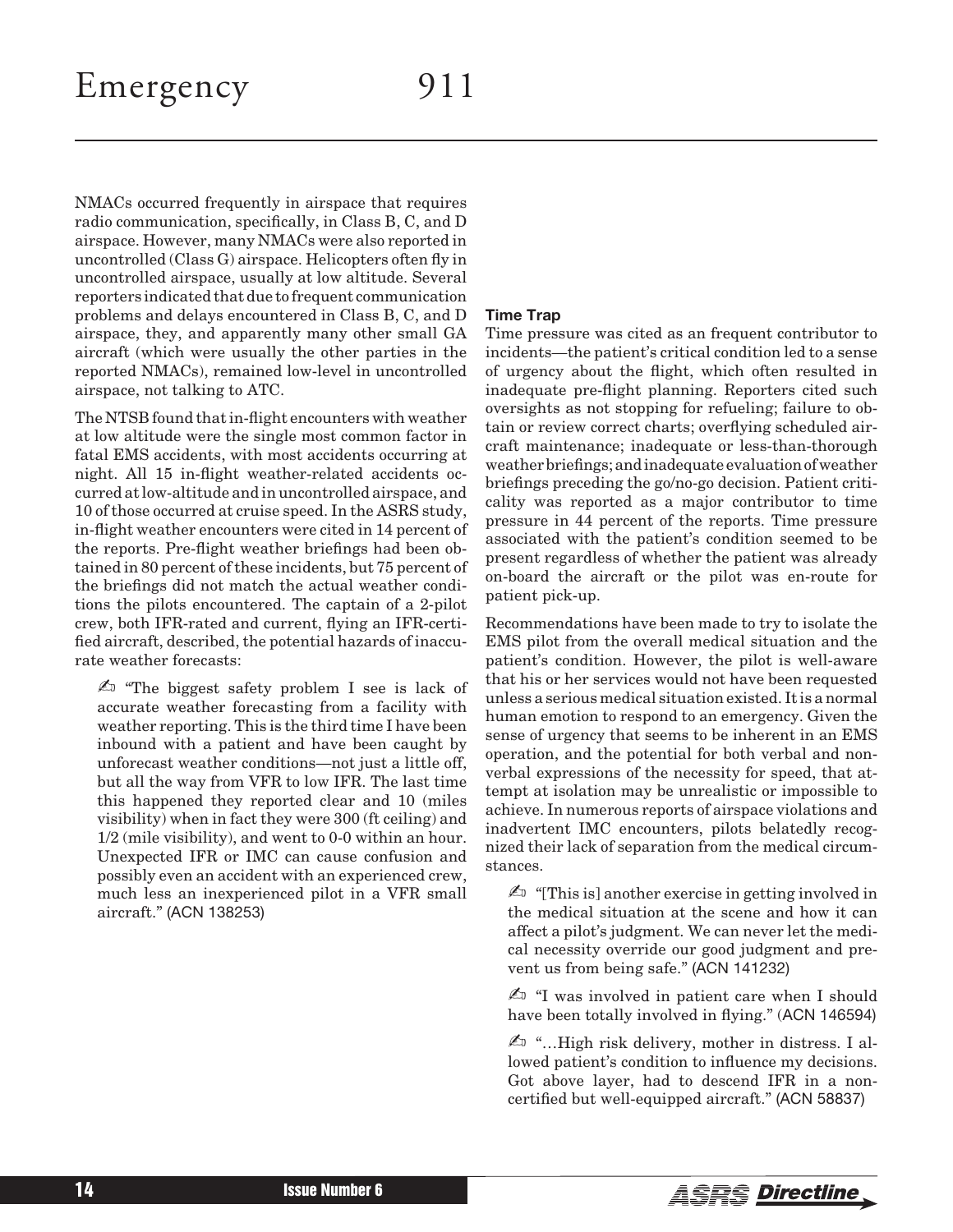

In crystal-clear 20/20 hindsight, many pilots seem to have come to similar conclusions:

 $\mathbb{Z}$  "Pilots, especially those in my line of work, should never let the circumstances around them dictate the way they would normally fly. If a flight has to be delayed in order to safely fly that mission, then so be it. No flight is so important that the lives of the flight crew should be jeopardized due to incomplete or inaccurate pre-flight planning." (ACN 100727)

 $\mathbb{Z}$ <sup>"</sup>...Quick EMS helicopter responses, numerous interruptions during start-up, added pressure of a dying person, causing pilot to make emotional decisions instead of safe ones and the pilot allowing this to happen. Most likely a pilot would not fly unless under excessive pressure to do so— not by anyone (else), but self-imposed." (ACN 118240)

### **Distraction**

Distraction from the primary task of flying the aircraft was reported in many incidents. Distraction was often cited in terms of external influences—noise interference from medical equipment, aircraft equipment problems or malfunctions, traffic avoidance in high-density traffic areas, interruptions, monitoring of multiple radio frequencies, radio frequency congestion, poor visibility, marginal weather, and impending low-fuel situation. There were also a number of internal sources of distraction, including personal and family concerns, lack of familiarity with the area, involvement in patient condition, confusion about procedure, and misunderstandings about duty delegation.

#### **Up to Your Empennage in Alligators**

Workload as such was not cited as a major contributor to EMS incidents. However, workload is a complex concept and is subject to a variety of influences that can lead to activity overload, shedding of tasks, fatigue, and ultimately to incidents such as those reported. An unexpected finding was that cruise flight, when cockpit activity might be expected to be low, appeared to be a magnet for EMS safety incidents. Both airspace violations and NMACs were reported as most frequently occurring in cruise flight and in VFR weather. In-flight weather encounters were also reported as occurring most often in cruise flight. Although cruise is not usually a time of intense aircraft-handling activity (as might be during takeoff or approach), it is a time when the EMS pilot might be attending to tasks inside the cockpit—providing position reports to dispatch, coordi-

nating with the medical center, programming navaids, or communicating with other EMS personnel—rather than specifically watching for conflicting traffic, a cloud layer, or airspace boundaries.

Aircraft equipment can also play a vital role in pilot workload. Although many EMS helicopters are not IFRcertified, most come very well-equipped. This is a doubleedged sword for many pilots. The abundance and quality of equipment provides a level of confidence about the pilot's ability to handle inadvertent IMC. However, the complexity of some modern IFR-equipped aircraft can require more than one set of hands and eyes to be used to maximum advantage. A few EMS helicopters are equipped with autopilots. Even 2-pilot crews who might comfortably handle such a well-equipped aircraft may find themselves defeated in legally completing their missions because their aircraft is not IFR-certified.

 $\mathbb{Z}$ <sup>1</sup> "It is frustrating to have an aircraft that is so well equipped with twin engine reliability and can't even legally depart to VFR on top or to make a simple ILS or LOC/DME approach to conservative minimums." (ACN 58837)

Several accounts indicated that having an IFR rating with currency and following pre-arranged procedures can be literal lifesavers when encountering inadvertent IMC. One fortunate reporter had everything in his favor when he encountered unforeseen weather conditions.

 $\triangle$  "On climbout, I lost all ground references at 400 feet….Landed in farm field about 1/2 mile from airport. Although fully equipped, aircraft was not IFR certified. This situation had been previously addressed and rehearsed. An instrument rating, planning for inadvertent IFR, and current approach plates kept a bad situation from ending in disaster." (ACN 169746)

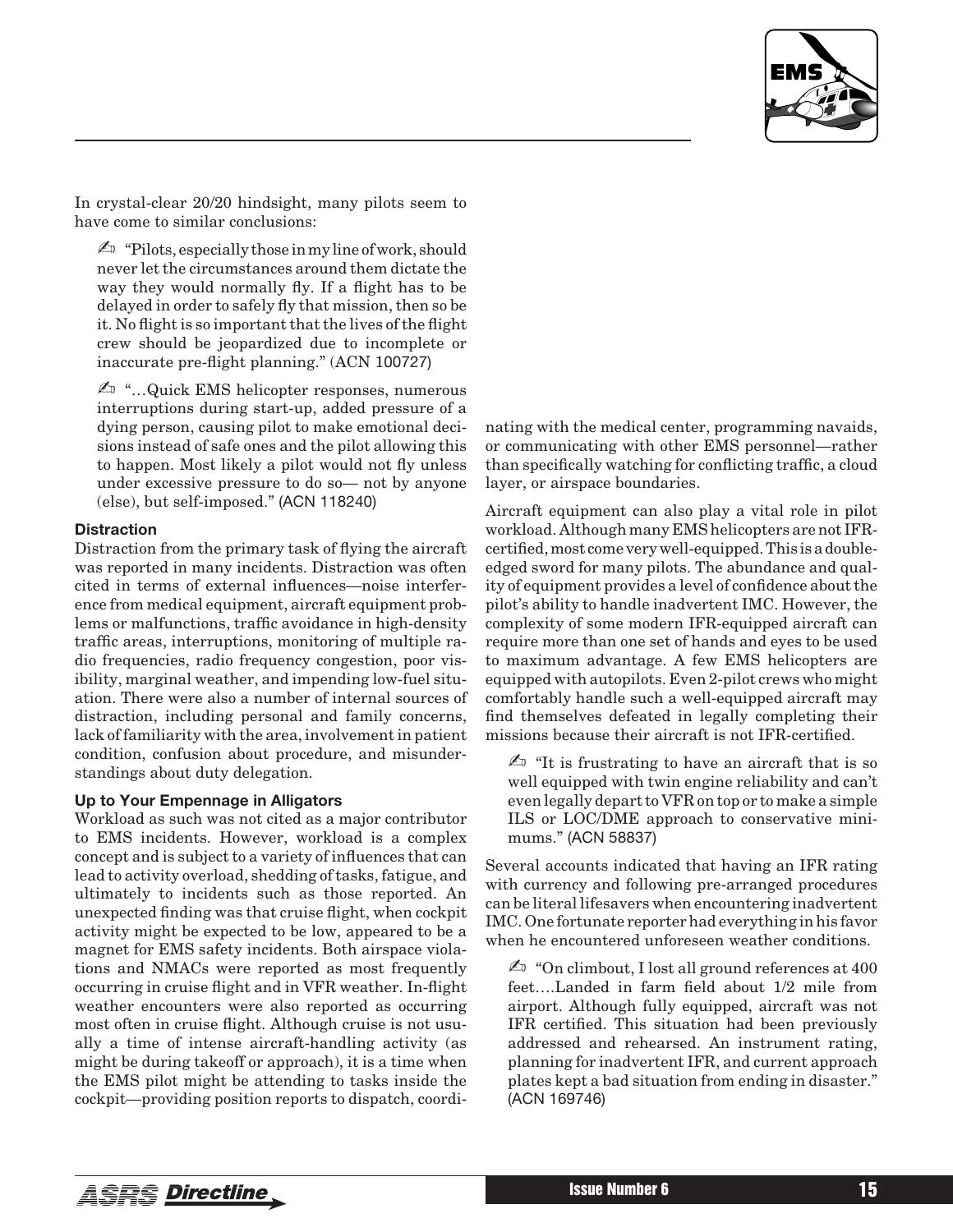#### **Summary and Recommendations**

Many of the human factors considerations cited in the EMS incident reports are known to have a significant impact in other aviation environments, and are ongoing topics of human factors research. The pilots themselves recognized some of these considerations and often had suggestions for resolving the problems they encountered.

■ There appears to be a need for more concise, less frequent communication between EMS pilots and ATC. Some pilots have recommended that EMS aircraft be assigned discrete transponder codes while operating in airspace requiring ATC communication. In theory, this would allow a pilot to make the initial ATC contact and state his or her intentions, then be tracked on radar with minimal additional radio calls. Other pilots seem to feel that standardization of the "Lifeguard" callsign (see sidebar on "Priority Handling" and "Lifeguard") would go a long way in facilitating EMS flights through some types of airspace. One approach might be for EMS pilots to arrange a friendly discussion with the Tower supervisors in the areas where Lifeguard flights frequently occur. This might provide a mutual understanding of the responsibilities and expectations of both pilots and controllers in Lifeguard radio communications. Another recommendation is to obtain Letters of Agreement (LOAs) with the local ATC facilities most frequently contacted. Many pilots find that an LOA can define routes, altitudes, reporting points, and other operational information that helps to streamline the communication process for both pilots and controllers. This can be especially helpful when a hospital helipad in located within controlled airspace.

Associated with improvements in ATC communication are improvements in crew communication. Crew Resource Management (CRM) is not just for major airlines or big companies. Clear, assertive communications among all EMS team members—pilots, flight nurses, paramedics, doctors, administrators, dispatchers, and on-scene personnel—are vital if the EMS flight team is to perform its duties efficiently and successfully.

- - Another aspect of CRM and Aeronautical Decision Making (ADM) is the concept of task management and delegation. Many incidents were reported as occurring when and where they were least expected in day VFR, during cruise flight. In two-pilot operations, tasks need to be delegated such that one pilot is always "outside" the aircraft, looking for that potential NMAC or IMC encounter. In single-pilot operations, on-board personnel may need to take an active role in all phases of the EMS operation.
- - A recommendation that is often repeated by both EMS pilots and human factors researchers is the need for the pilot to be isolated as much as possible from the patient's condition. There have been many attempts to do this, and the situation continues to improve. Pilots are rarely greeted anymore with a heart-wrenching request to "save a dying child." Typically, the question is simply put to the pilot: "Can we get there and back?" with no mention made as to the nature of the emergency or the patient's condition. This helps remove some of the emotional pressure, and encourage the pilot to make an objective decision about whether the flight can reasonably be completed safely.
- Finally, many of the pilot reporters indicated that an instrument rating and currency were very helpful, if not invaluable, in encounters with unforecast weather. Since most EMS helicopters are IFRequipped even if they are not IFR-certified, an instrument rating and currency at least provide a pilot with options in case of an in-flight weather encounter.

All efforts need to proceed towards developing solutions and preventive mechanisms within the National Airspace System and the EMS team. Each individual involved in these important emergency operations needs to become a part of the larger effort to improve communication, decrease distraction, decrease time pressure to realistic levels, and assist in workload management.

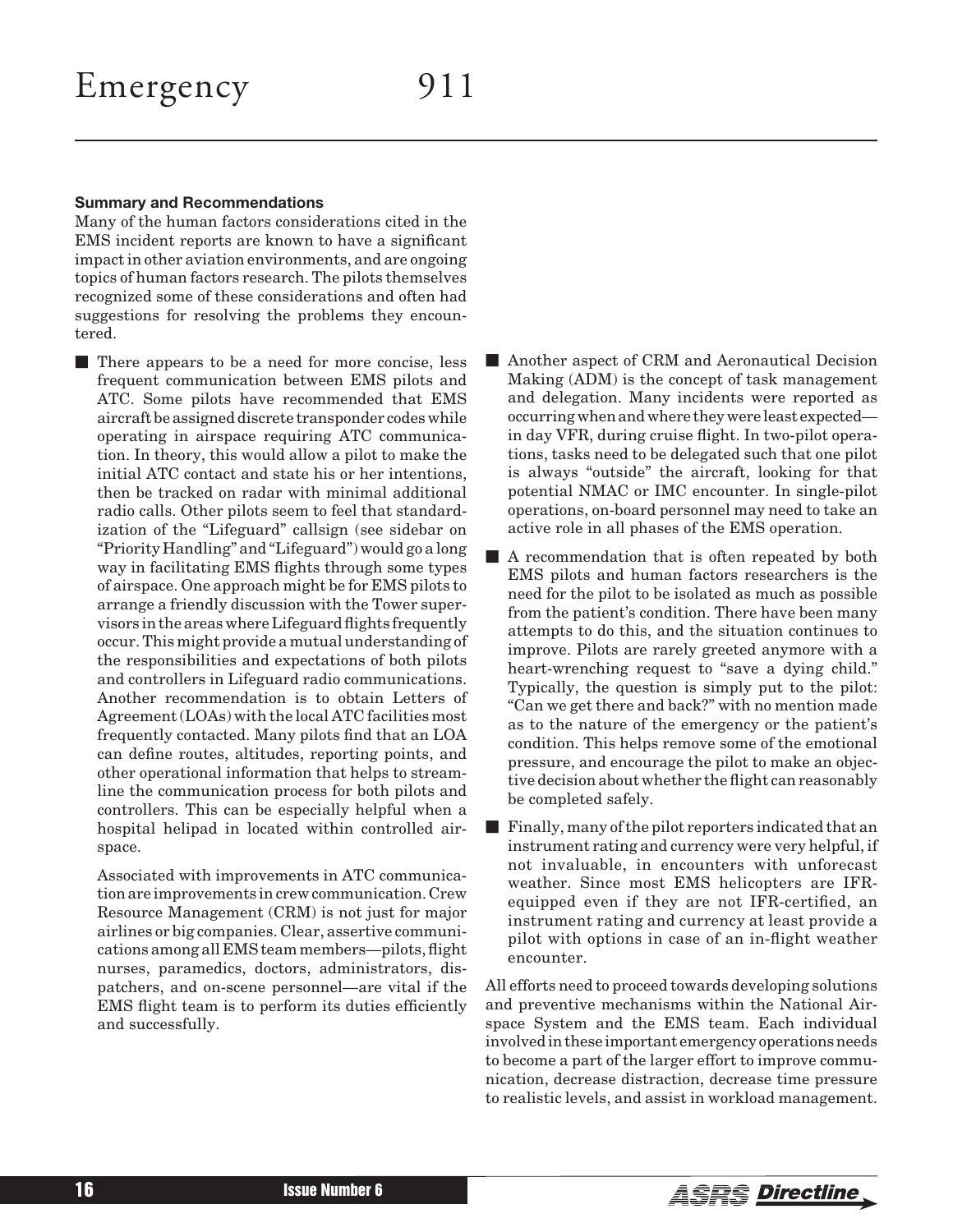

In our survey of the 81 EMS incidents reported to the ASRS, it became evident that "Lifeguard" and "Priority Handling" are phrases in need of clarification. that "Lifeguard" and "Priority Handling" are phrases in need of clarification. Some EMS pilots seem unclear about the degree of preferential treatment provided by the "Lifeguard" call sign and how this situation compares to "Priority Handling." Similarly, some controllers seem unaware of pilots' operational expectations when "Lifeguard" is used. An ASRS report illustrates the expectation by a pilot that "Lifeguard" call sign will provide immediate priority, and also suggests that the controller had difficulty prioritizing this "Lifeguard" flight:

 $\triangle$  "When requesting departure clearance and using 'Lifeguard' call sign, the controller ignored my transmissions for nearly 4 minutes. I could have departed safely and expeditiously in several directions completely away from the flow of fixed wing traffic." (ACN 159931)



# **FAA Air Traffic Control Handbook**

The FAA Air Traffic Control handbook, Order 7110.65J, provides for "operational priority" for civilian air ambulance flights. It states in paragraph 2-4, Operational Priority:

"Provide air traffic control service to aircraft on a 'first come, first served' basis as circumstance permit, except the following…

a.) Provide priority to civilian air ambulance flight (LIFEGUARD). When verbally requested, provide priority to military air evacuation flight (AIR EVAC, MED EVAC) and scheduled air carrier/air taxi flight. Assist the pilot of air ambulance/evacuation aircraft to avoid areas of significant weather and turbulence conditions. When requested by a pilot, provide notifications to expedite ground handling or patients, vital organs, or urgently needed medical materials. 2-4a) Note—Air carrier/taxi usage of "LIFEGUARD" call sign, indicates that operational priority is requested."

## **Airman's Information Manual**

In contrast, the *Airman's Information Manual* offers no guidance as to the nature or degree of "priority" afforded the "Lifeguard" flight. This lack of information, and the possibility of variable controller interpretations of FAA Order 7110.65J when faced with different situations, may create unrealistic expectations for both pilots and controllers.

## **FAA Air Traffic Procedures Division**

In a response to an inquiry from ASRS, the FAA Air Traffic Procedures Division offered the following expanded interpretation of "Lifeguard" and "Priority Handling" terminology.

"The use of the term 'Lifeguard'…provide[s] priority…Even the expeditious movement of Presidential aircraft or other special air operations are listed behind air ambulance priority in Order 7110.65…